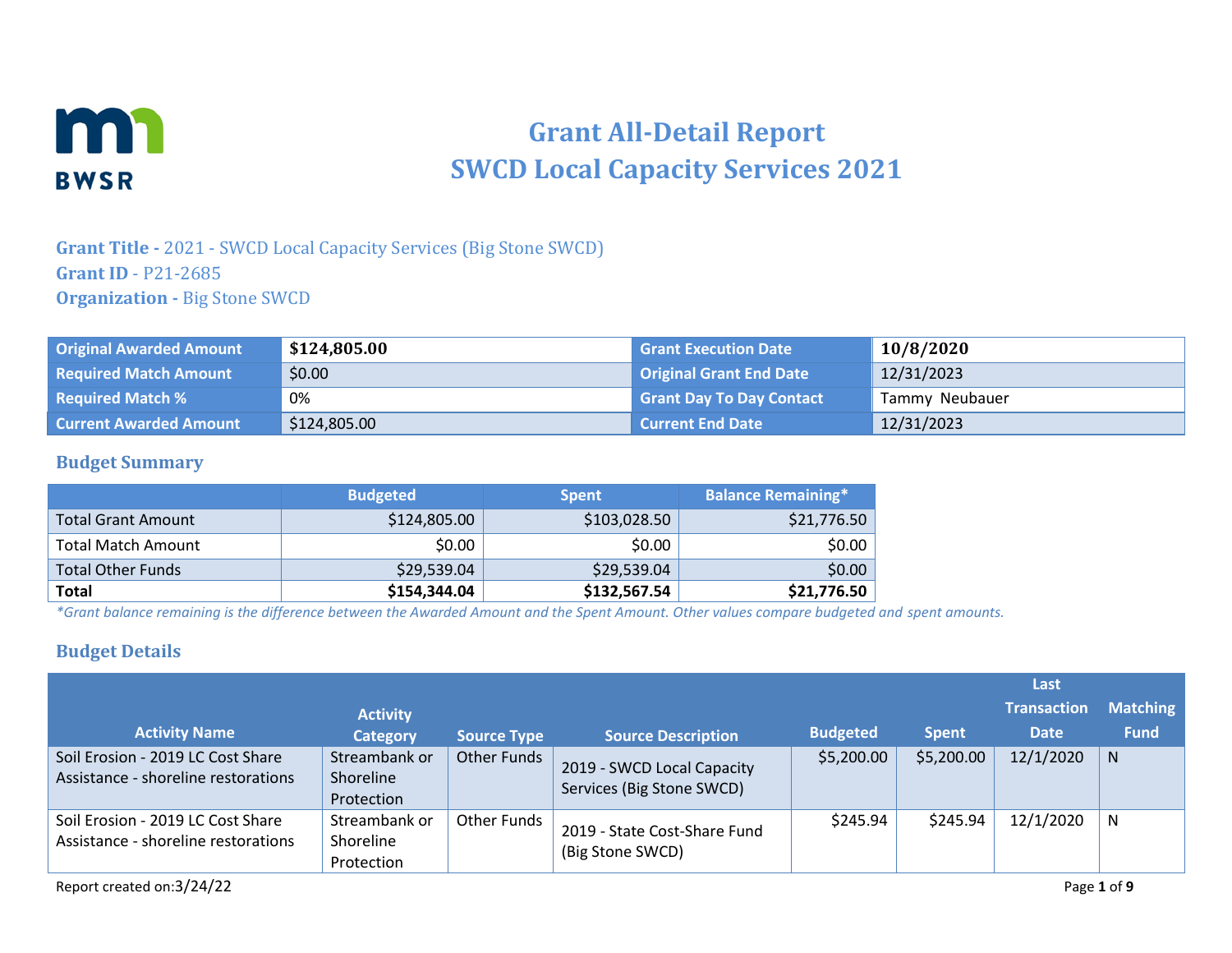|                                                                                                         |                                          |                               |                                                         |                 |              | Last               |                 |
|---------------------------------------------------------------------------------------------------------|------------------------------------------|-------------------------------|---------------------------------------------------------|-----------------|--------------|--------------------|-----------------|
|                                                                                                         | <b>Activity</b>                          |                               |                                                         |                 |              | <b>Transaction</b> | <b>Matching</b> |
| <b>Activity Name</b>                                                                                    | <b>Category</b>                          | <b>Source Type</b>            | <b>Source Description</b>                               | <b>Budgeted</b> | <b>Spent</b> | <b>Date</b>        | <b>Fund</b>     |
| Soil Erosion - 2019 LC Cost Share<br>Assistance - shoreline restorations                                | Streambank or<br>Shoreline<br>Protection | <b>Other Funds</b>            | 2020 - SWCD Local Capacity<br>Services (Big Stone SWCD) | \$15,924.00     | \$15,924.00  | 8/3/2021           | N               |
| Soil Erosion - 2019 LC Cost Share<br>Assistance - shoreline restorations                                | Streambank or<br>Shoreline<br>Protection | <b>Other Funds</b>            | 2020 - State Cost-Share Fund<br>(Big Stone SWCD)        | \$5,240.00      | \$5,240.00   | 8/3/2021           | N               |
| Soil Erosion - 2019 LC Cost Share<br>Assistance - shoreline restorations                                | Streambank or<br>Shoreline<br>Protection | <b>Other Funds</b>            | 2021 - State Cost-Share Fund<br>(Big Stone SWCD)        | \$2,929.10      | \$2,929.10   | 8/3/2021           | N               |
| Soil Erosion - 2021 Local Capacity<br>Administration                                                    | Administration<br>/Coordination          | Current<br><b>State Grant</b> | 2021 - SWCD Local Capacity<br>Services (Big Stone SWCD) | \$45,205.00     | \$45,205.00  | 6/5/2021           | N               |
| Soil Erosion - 2021 Local Capacity<br><b>Cost Share Assistance Livestock</b><br><b>Waste Management</b> | Livestock<br>Waste<br>Management         | Current<br><b>State Grant</b> | 2021 - SWCD Local Capacity<br>Services (Big Stone SWCD) | \$13,336.00     | \$13,336.00  | 8/3/2021           | N               |
| Soil Erosion - 2021 Local Capacity<br><b>Cost Share-Soil Stabilizing Practices</b>                      | Agricultural<br>Practices                | Current<br><b>State Grant</b> | 2021 - SWCD Local Capacity<br>Services (Big Stone SWCD) | \$16,176.50     |              |                    | N               |
| Soil Erosion - 2021 Local Capacity<br><b>Education &amp; Information</b>                                | Education/Info<br>rmation                | Current<br><b>State Grant</b> | 2021 - SWCD Local Capacity<br>Services (Big Stone SWCD) | \$600.00        |              |                    | $\mathsf{N}$    |
| Soil Erosion - 2021 Local Capacity<br><b>Equipment &amp; Supplies</b>                                   | Supplies/Equip<br>ment                   | Current<br><b>State Grant</b> | 2021 - SWCD Local Capacity<br>Services (Big Stone SWCD) | \$5,000.00      |              |                    | N               |
| Soil Erosion - 2021 Local Capacity<br>Groundwater                                                       | Groundwater                              | Current<br><b>State Grant</b> | 2021 - SWCD Local Capacity<br>Services (Big Stone SWCD) | \$487.50        | \$487.50     | 7/6/2021           | N               |
| Soil Erosion - 2021 Local Capacity<br><b>Technical Assistance</b>                                       | Technical/Engi<br>neering<br>Assistance  | Current<br><b>State Grant</b> | 2021 - SWCD Local Capacity<br>Services (Big Stone SWCD) | \$44,000.00     | \$44,000.00  | 11/6/2021          | N               |

# **Activity Details Summary**

| <b>Activity Details</b>    | <b>Total Action Count</b> | <b>Total Activity Mapped</b> | <b>Proposed Size / Unit</b> | <b>Actual Size / Unit</b> |
|----------------------------|---------------------------|------------------------------|-----------------------------|---------------------------|
| 351 - Well Decommissioning |                           |                              | 1 COUNT                     | 1 COUNT                   |
| 360 - Closure of Waste     |                           |                              | 1 COUNT                     | 1 COUNT                   |
| Impoundments               |                           |                              |                             |                           |
| Report created on:3/24/22  |                           |                              |                             | Page 2 of 9               |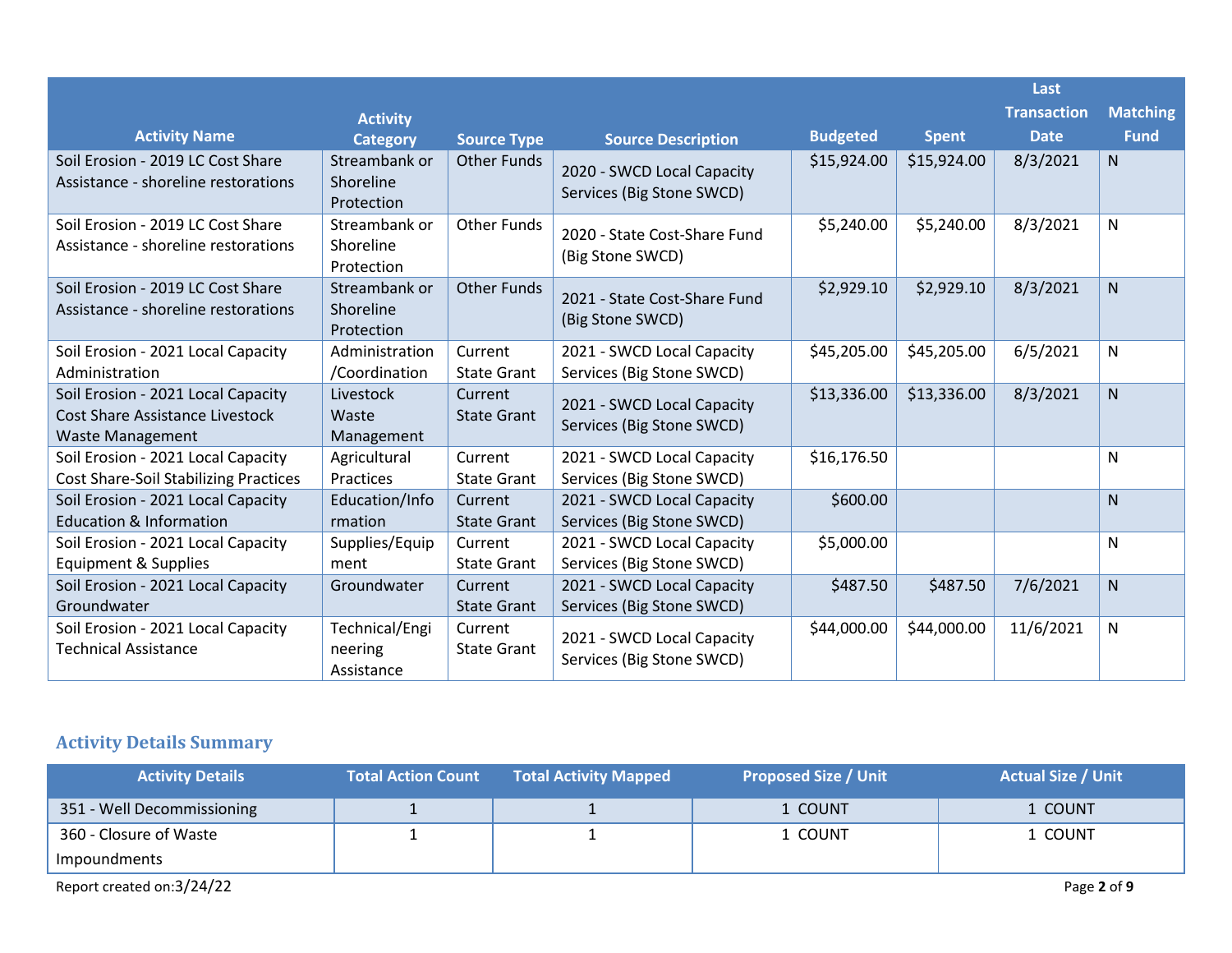| <b>Activity Details</b>        | <b>Total Action Count</b> | <b>Total Activity Mapped</b> | <b>Proposed Size / Unit</b> | <b>Actual Size / Unit</b> |
|--------------------------------|---------------------------|------------------------------|-----------------------------|---------------------------|
| 580 - Streambank and Shoreline |                           |                              | . COUNT                     | COUNT                     |
| Protection                     |                           |                              |                             |                           |

# **Proposed Activity Indicators**

| <b>Activity Name</b> | <b>Indicator Name</b> | Value & Units | <b>Waterbody Calculation Tool</b> | 'Comments |
|----------------------|-----------------------|---------------|-----------------------------------|-----------|
|                      |                       |               |                                   |           |
|                      |                       |               |                                   |           |

## **Final Indicators Summary**

| <b>Indicator Name</b>       | <b>Total Value</b> | <b>Unit</b>  |
|-----------------------------|--------------------|--------------|
| <b>PREVENTION</b>           | 2.00               | <b>COUNT</b> |
| <b>SEDIMENT (TSS)</b>       | 48.62              | TONS/YR      |
| <b>SOIL (EST. SAVINGS)</b>  | 48.62              | TONS/YR      |
| PHOSPHORUS (EST. REDUCTION) | 48.62              | LBS/YR       |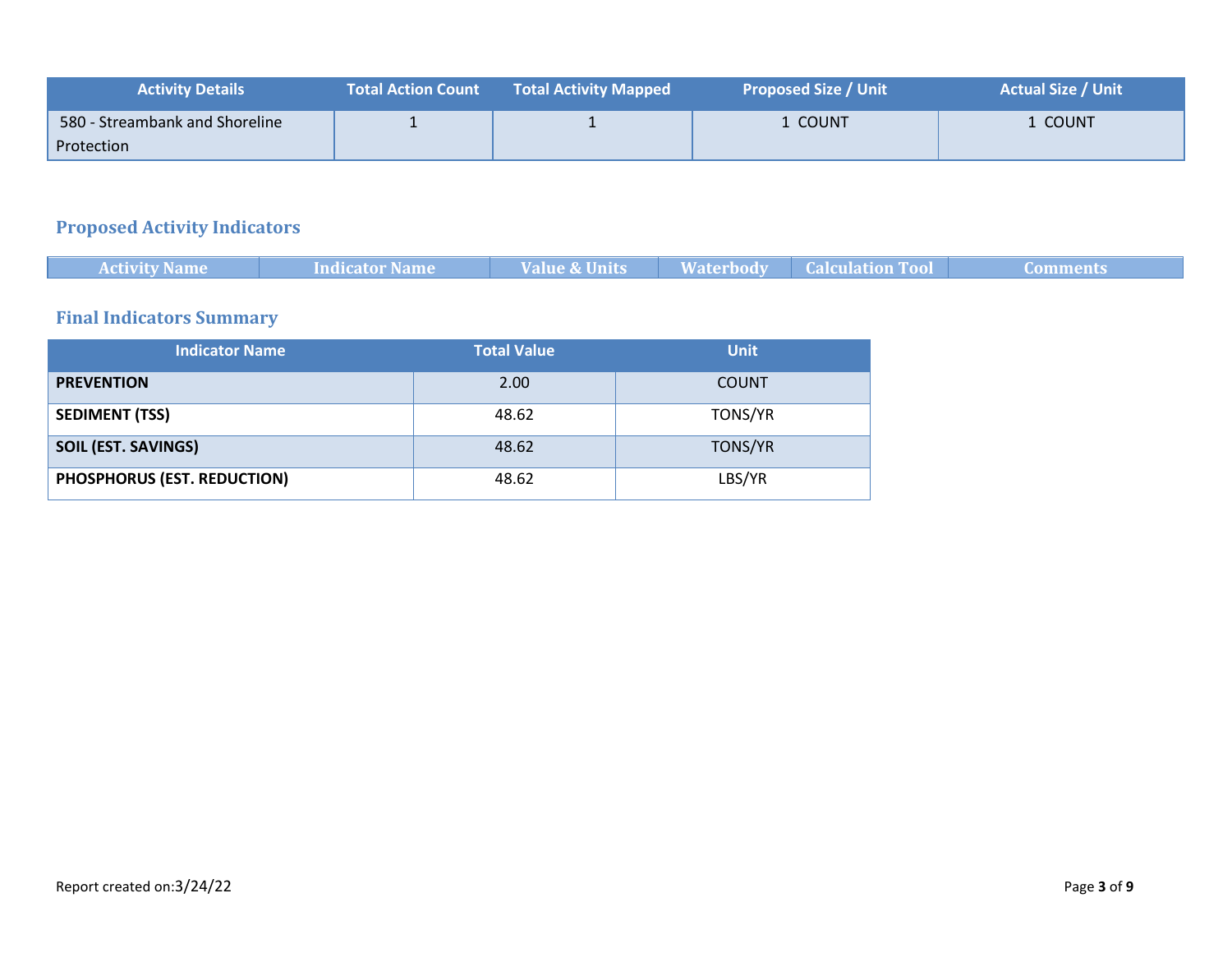## **Grant Activity**

| <b>Grant Activity - Soil Erosion - 2021 Local Capacity Administration</b> |                                                                                                                                                                                                                                                                                                                                                                                                                                                                                                                                                                                                                                                                                                                                                                   |                 |           |  |
|---------------------------------------------------------------------------|-------------------------------------------------------------------------------------------------------------------------------------------------------------------------------------------------------------------------------------------------------------------------------------------------------------------------------------------------------------------------------------------------------------------------------------------------------------------------------------------------------------------------------------------------------------------------------------------------------------------------------------------------------------------------------------------------------------------------------------------------------------------|-----------------|-----------|--|
| <b>Description</b>                                                        | Soil Erosion - 2021 Administration Ref: Big Stone County Comprehensive Local Water Management Plan. This activity will<br>provide for administrative time regarding continued workload, training and reporting. The District Manager will be<br>responsible for administering, guiding and coordinating staff and partners while balancing the financial affairs and the<br>operations of the District. This activity will be utilized to continue providing pay increases to retain quality staff.                                                                                                                                                                                                                                                               |                 |           |  |
| <b>Category</b>                                                           | ADMINISTRATION/COORDINATION                                                                                                                                                                                                                                                                                                                                                                                                                                                                                                                                                                                                                                                                                                                                       |                 |           |  |
| <b>Start Date</b>                                                         | 30-Aug-20                                                                                                                                                                                                                                                                                                                                                                                                                                                                                                                                                                                                                                                                                                                                                         | <b>End Date</b> | 05-Jun-21 |  |
| <b>Has Rates and Hours?</b>                                               | Yes                                                                                                                                                                                                                                                                                                                                                                                                                                                                                                                                                                                                                                                                                                                                                               |                 |           |  |
| <b>Actual Results</b>                                                     | Administration: workload, training and reporting. The District Manager is responsible for administering, guiding and<br>coordinating staff and partners while balancing the financial affairs and the operations of the District.<br>District Manager - 255.5 hrs @ \$54.84/hr = \$14,011.62<br>1/3/2021-6/5/2021:<br>District Manager - 148.75 hrs @ \$59.15/hr = \$8,798.56 plus (2/27/2021 - 6/5/2021) 353.5 hrs @ \$63.21/hr = \$22,344.73<br>Total for District Manager CY2021 - \$31,143.29<br>District Technician - spent 1.25 hrs in office assisting with administration for reporting - 1.25 hrs @ \$45.80 = \$57.25<br>Total administration for CY 2021 - \$21,193.38 (actual administrative time applied exceeds remaining activity budget by \$7.16) |                 |           |  |

| Grant Activity - Soil Erosion - 2021 Local Capacity Cost Share Assistance Livestock Waste Management |                                        |                 |           |
|------------------------------------------------------------------------------------------------------|----------------------------------------|-----------------|-----------|
| <b>Description</b>                                                                                   | Ag waste pit closure                   |                 |           |
| <b>Category</b>                                                                                      | LIVESTOCK WASTE MANAGEMENT             |                 |           |
| Start Date                                                                                           | 3-Nov-20                               | <b>End Date</b> | 03-Aug-21 |
| <b>Has Rates and Hours?</b>                                                                          | No.                                    |                 |           |
| <b>Actual Results</b>                                                                                | ag pit closure Cathy Klebofski #LC21-1 |                 |           |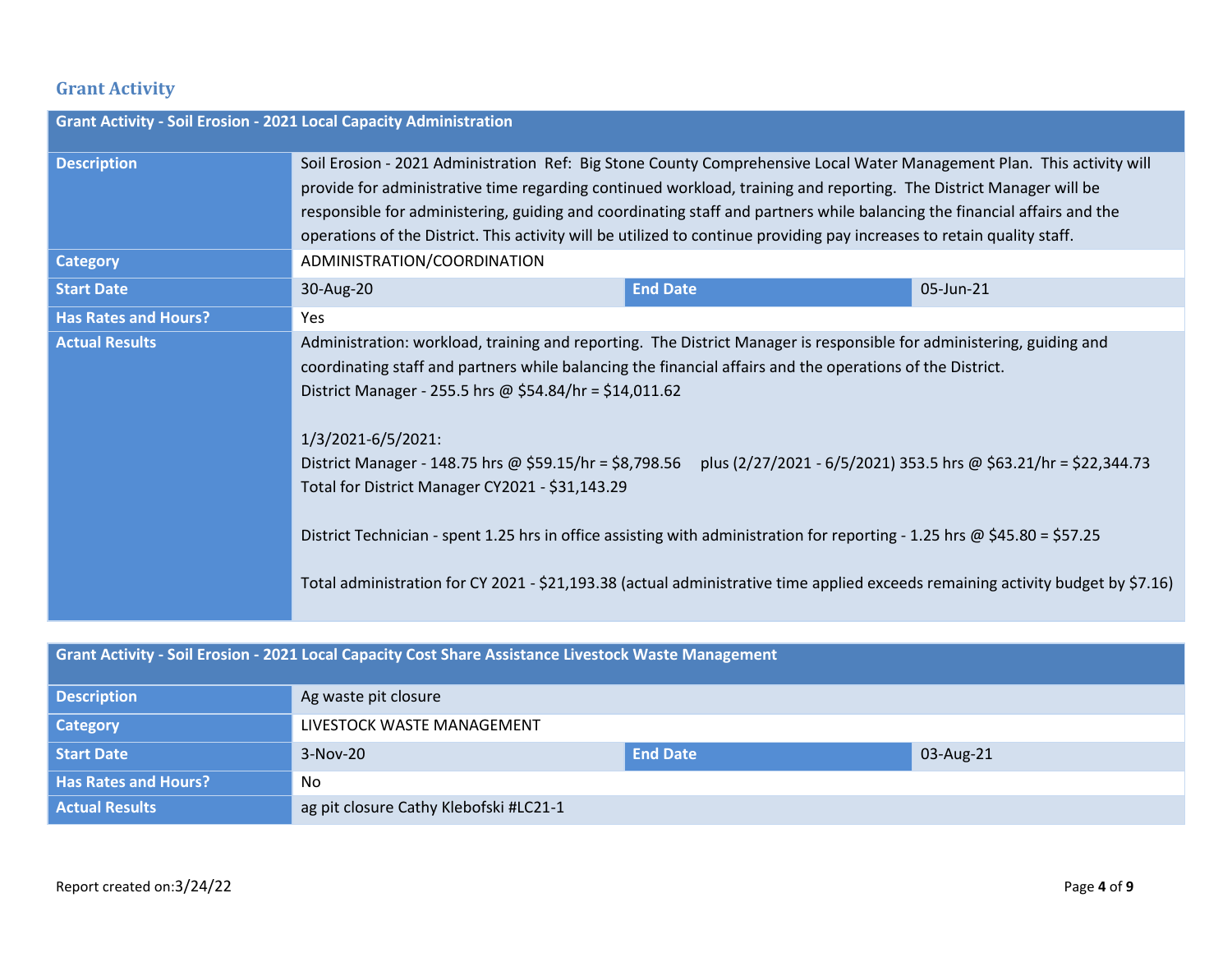|                                                                  | Activity Action - Cathy Klebofski Ag Waste Pit Closure #LC21-2 |             |                         |              |                                      |  |              |
|------------------------------------------------------------------|----------------------------------------------------------------|-------------|-------------------------|--------------|--------------------------------------|--|--------------|
|                                                                  | <b>Practice</b>                                                |             | 360 - Closure of Waste  |              | <b>Count of Activities</b>           |  | $\mathbf{1}$ |
|                                                                  |                                                                |             | Impoundments            |              |                                      |  |              |
|                                                                  | <b>Description</b>                                             |             | ag waste pit closure    |              |                                      |  |              |
|                                                                  | <b>Proposed Size / Units</b>                                   |             | 1.00 COUNT              |              | Lifespan                             |  | 10 Years     |
|                                                                  | <b>Actual Size/Units</b>                                       |             | 1.00 COUNT              |              | <b>Installed Date</b>                |  | $3-Aug-21$   |
|                                                                  | <b>Mapped Activities</b>                                       |             | 1 Point(s)              |              | <b>Technical Assistance Provider</b> |  | <b>TSA</b>   |
| Final Indicator for Cathy Klebofski Ag Waste Pit Closure #LC21-2 |                                                                |             |                         |              |                                      |  |              |
| <b>Indicator Name</b>                                            | <b>PREVENTION</b>                                              |             |                         | <b>Value</b> |                                      |  |              |
| <b>Indicator Subcategory/Units</b><br>POLLUTION PREVENTION COUNT |                                                                |             | <b>Calculation Tool</b> | Unknown      |                                      |  |              |
| <b>Waterbody</b>                                                 |                                                                | groundwater |                         |              |                                      |  |              |

| Grant Activity - Soil Erosion - 2021 Local Capacity Cost Share-Soil Stabilizing Practices |                                                                                                                                                                                                                                                                                                                                                                                                                                                                                                                                                                                                                                                                                                                                                                                                                                                                                                                                                                                                                    |  |  |  |
|-------------------------------------------------------------------------------------------|--------------------------------------------------------------------------------------------------------------------------------------------------------------------------------------------------------------------------------------------------------------------------------------------------------------------------------------------------------------------------------------------------------------------------------------------------------------------------------------------------------------------------------------------------------------------------------------------------------------------------------------------------------------------------------------------------------------------------------------------------------------------------------------------------------------------------------------------------------------------------------------------------------------------------------------------------------------------------------------------------------------------|--|--|--|
| <b>Description</b>                                                                        | Soil Erosion - 2021 Cost Share Assistance Agricultural Projects/Shoreline/Streambank Projects. Ref: Big Stone County<br>Comprehensive Local Water Management Plan -Cost Share Program Requirements Section A. High Priority Erosion Problems.<br>This activity will provide cost share assistance to landowners who participate in highly valuable BMPs. Examples of these<br>streambank and shoreline protection BMPs include, but are not limited to: filter strips, shoreline restoration projects,<br>streambank and shoreline protection, technical and financial assistance to achieve compliance with existing regulations,<br>incorporation of cover crops, conservation tillage, or other practices that filter sediment, reduce soil erosion and protect<br>surface water quality. Available cost share funds will be awarded and reimbursed for eligible practices with rates consistent<br>with FY21 BWSR Erosion and Sediment Control program policy utilizing the Non-Structural Management section. |  |  |  |
| <b>Category</b>                                                                           | <b>AGRICULTURAL PRACTICES</b>                                                                                                                                                                                                                                                                                                                                                                                                                                                                                                                                                                                                                                                                                                                                                                                                                                                                                                                                                                                      |  |  |  |
| <b>Start Date</b>                                                                         | <b>End Date</b>                                                                                                                                                                                                                                                                                                                                                                                                                                                                                                                                                                                                                                                                                                                                                                                                                                                                                                                                                                                                    |  |  |  |
| <b>Has Rates and Hours?</b>                                                               | No.                                                                                                                                                                                                                                                                                                                                                                                                                                                                                                                                                                                                                                                                                                                                                                                                                                                                                                                                                                                                                |  |  |  |
| <b>Actual Results</b>                                                                     |                                                                                                                                                                                                                                                                                                                                                                                                                                                                                                                                                                                                                                                                                                                                                                                                                                                                                                                                                                                                                    |  |  |  |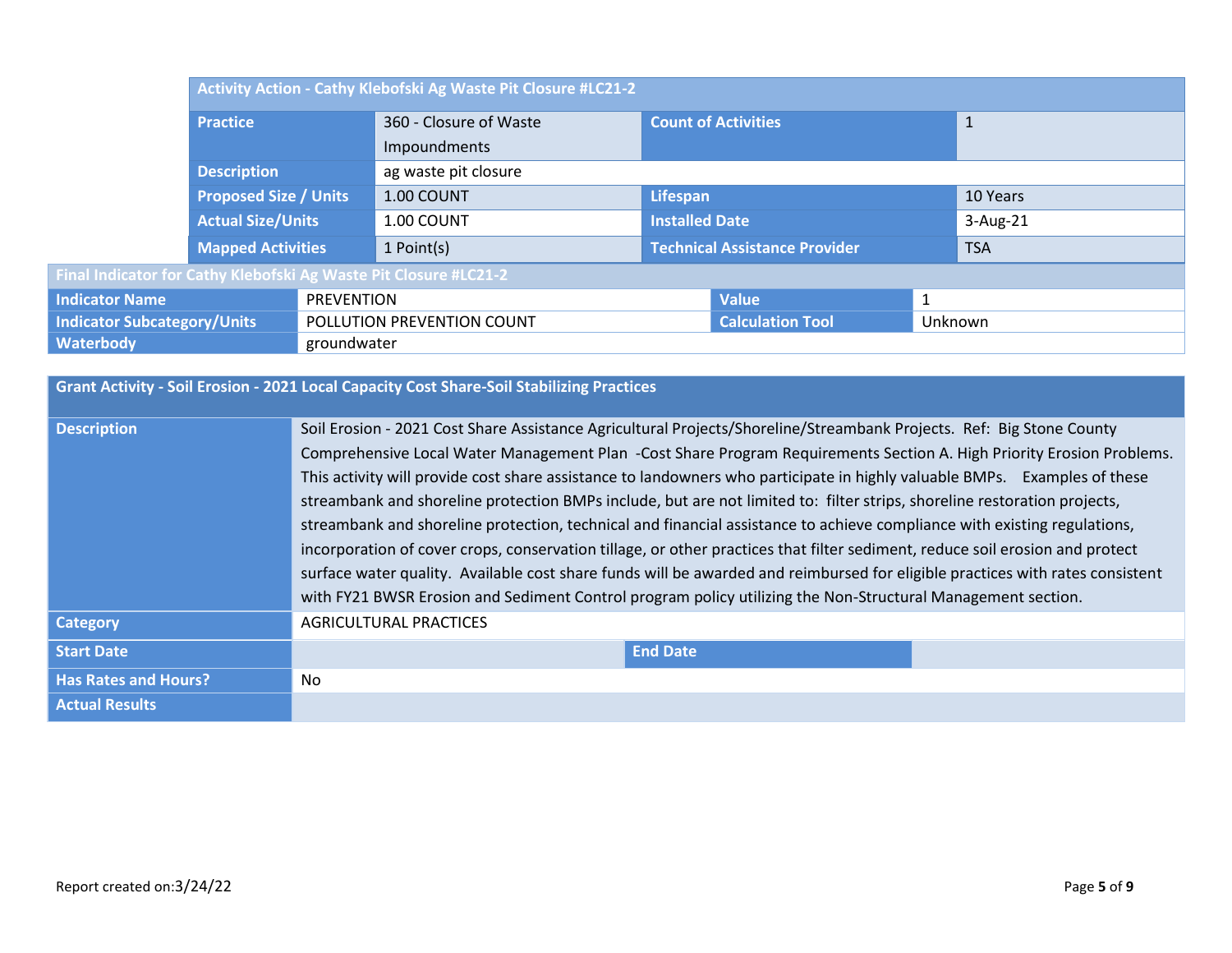| <b>Grant Activity - Soil Erosion - 2021 Local Capacity Education &amp; Information</b> |                                                                                                                                                                                                                                                                                                                                                                                                                                                                                                                                                                                                                                                                                                                                                                                                                                                                                                                                                                       |  |  |
|----------------------------------------------------------------------------------------|-----------------------------------------------------------------------------------------------------------------------------------------------------------------------------------------------------------------------------------------------------------------------------------------------------------------------------------------------------------------------------------------------------------------------------------------------------------------------------------------------------------------------------------------------------------------------------------------------------------------------------------------------------------------------------------------------------------------------------------------------------------------------------------------------------------------------------------------------------------------------------------------------------------------------------------------------------------------------|--|--|
| <b>Description</b>                                                                     | Soil Erosion - 2021 Education and Information. Ref: Big Stone County Comprehensive Local Water Management Plan. This<br>activity will allow funding for necessary training events for staff. Examples of training include, but are not limited to:<br>MASWCD Leadership Institute, Administrative and Technical training sessions, training for staff for new accounting software<br>(additional training that is required to remain up to date with BWSR accounting requirements and reports), conservation<br>planning certification, prairie restoration training, shoreland restoration training, engineering training, and other educational<br>events provided by the USFWS, DNR, U of M, or NRCS training courses. This activity provides funds for the actual costs of the<br>training and education of staff, such as hotel costs and registration fees. This activity may also be utilized for material costs<br>for educational events put on by the SWCD. |  |  |
| <b>Category</b>                                                                        | EDUCATION/INFORMATION                                                                                                                                                                                                                                                                                                                                                                                                                                                                                                                                                                                                                                                                                                                                                                                                                                                                                                                                                 |  |  |
| <b>Start Date</b>                                                                      | <b>End Date</b>                                                                                                                                                                                                                                                                                                                                                                                                                                                                                                                                                                                                                                                                                                                                                                                                                                                                                                                                                       |  |  |
| <b>Has Rates and Hours?</b>                                                            | No.                                                                                                                                                                                                                                                                                                                                                                                                                                                                                                                                                                                                                                                                                                                                                                                                                                                                                                                                                                   |  |  |
| <b>Actual Results</b>                                                                  |                                                                                                                                                                                                                                                                                                                                                                                                                                                                                                                                                                                                                                                                                                                                                                                                                                                                                                                                                                       |  |  |

| <b>Grant Activity - Soil Erosion - 2021 Local Capacity Equipment &amp; Supplies</b> |                                                                                                                                                                                                                                                                                                                                                                                                                                                                                                                                                                                                                                                                                                                                                                                                                                              |  |  |  |
|-------------------------------------------------------------------------------------|----------------------------------------------------------------------------------------------------------------------------------------------------------------------------------------------------------------------------------------------------------------------------------------------------------------------------------------------------------------------------------------------------------------------------------------------------------------------------------------------------------------------------------------------------------------------------------------------------------------------------------------------------------------------------------------------------------------------------------------------------------------------------------------------------------------------------------------------|--|--|--|
| <b>Description</b>                                                                  | Soil Erosion - 2021 Equipment and Supplies. Ref: Big Stone County Comprehensive Local Water Management Plan; The<br>activity will contribute toward the purchase of equipment and technology as needed in order to increase the District's ability<br>to provide quality services to our customers. The District plans to utilize these grant dollars to purchase the following<br>equipment and technology, but not limited to: updated laptops and software for seasonal staff to utilize to further engage<br>with the public and submit reports, continued service from phone and internet lines into the office (required for needed<br>additional staff that cannot access the federal system), printer lease and monthly service agreement to accommodate<br>workload, wireless internet monthly fees required for the GPS equipment. |  |  |  |
| <b>Category</b>                                                                     | SUPPLIES/EQUIPMENT                                                                                                                                                                                                                                                                                                                                                                                                                                                                                                                                                                                                                                                                                                                                                                                                                           |  |  |  |
| <b>Start Date</b>                                                                   | <b>End Date</b>                                                                                                                                                                                                                                                                                                                                                                                                                                                                                                                                                                                                                                                                                                                                                                                                                              |  |  |  |
| <b>Has Rates and Hours?</b>                                                         | No                                                                                                                                                                                                                                                                                                                                                                                                                                                                                                                                                                                                                                                                                                                                                                                                                                           |  |  |  |
| <b>Actual Results</b>                                                               |                                                                                                                                                                                                                                                                                                                                                                                                                                                                                                                                                                                                                                                                                                                                                                                                                                              |  |  |  |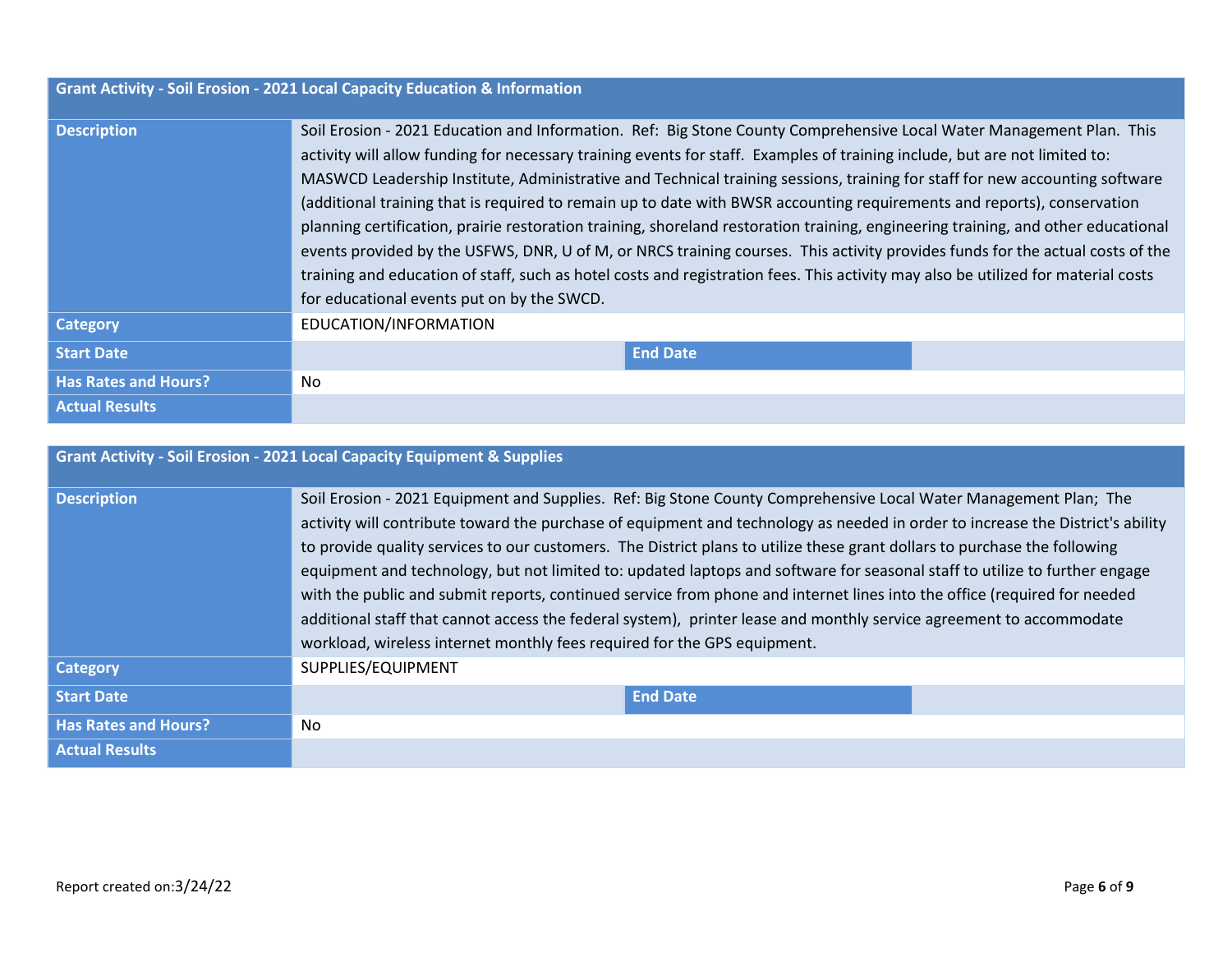| <b>Grant Activity - Soil Erosion - 2021 Local Capacity Groundwater</b> |                                                |  |  |  |
|------------------------------------------------------------------------|------------------------------------------------|--|--|--|
| <b>Description</b>                                                     | well decommissioning                           |  |  |  |
| <b>Category</b>                                                        | <b>GROUNDWATER</b>                             |  |  |  |
| Start Date                                                             | <b>End Date</b><br>$6 - Apr - 21$<br>06-Jul-21 |  |  |  |
| <b>Has Rates and Hours?</b>                                            | No                                             |  |  |  |
| <b>Actual Results</b>                                                  | #LC21-2 well decommissioning David Webster     |  |  |  |

|                                            | <b>Activity Action - David Webster #LC21-2</b> |                            |                            |                               |         |               |              |
|--------------------------------------------|------------------------------------------------|----------------------------|----------------------------|-------------------------------|---------|---------------|--------------|
|                                            | <b>Practice</b>                                |                            | 351 - Well Decommissioning | <b>Count of Activities</b>    |         |               | $\mathbf{1}$ |
|                                            | <b>Description</b>                             |                            | well decommissioning       |                               |         |               |              |
|                                            | <b>Proposed Size / Units</b>                   |                            | 1.00 COUNT                 | Lifespan                      |         | In Perpetuity |              |
|                                            | <b>Actual Size/Units</b>                       |                            | 1.00 COUNT                 | <b>Installed Date</b>         |         |               | $6$ -Jul-21  |
|                                            | Mapped Activities                              |                            | 1 Point(s)                 | Technical Assistance Provider |         |               | Other        |
| Final Indicator for David Webster #LC21-2  |                                                |                            |                            |                               |         |               |              |
| <b>Indicator Name</b><br><b>PREVENTION</b> |                                                |                            |                            | <b>Value</b>                  |         |               |              |
| <b>Indicator Subcategory/Units</b>         |                                                | POLLUTION PREVENTION COUNT |                            | <b>Calculation Tool</b>       | Unknown |               |              |
| <b>Waterbody</b>                           | groundwater                                    |                            |                            |                               |         |               |              |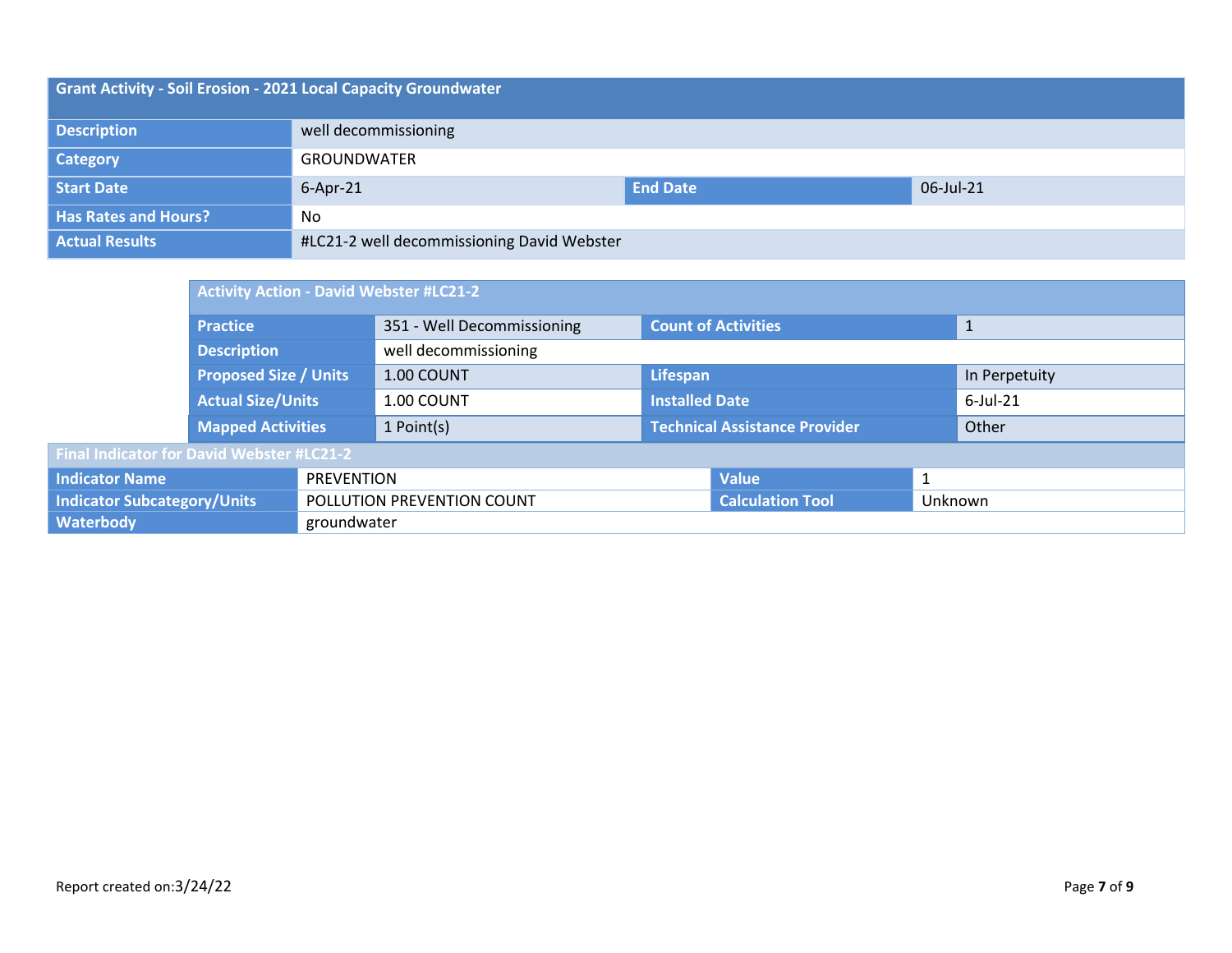| <b>Grant Activity - Soil Erosion - 2021 Local Capacity Technical Assistance</b> |  |
|---------------------------------------------------------------------------------|--|
|---------------------------------------------------------------------------------|--|

| <b>Description</b> |  |  |  |
|--------------------|--|--|--|
|                    |  |  |  |
|                    |  |  |  |
|                    |  |  |  |
|                    |  |  |  |

**Description** Soil Erosion - 2021 Technical Assistance. Ref: Big Stone County Comprehensive Local Water Management Plan. This activity will provide for technical time for current full time technical staff with regard to continued job performance, training, marketing, engineering and enhanced knowledge of conservation programs and services provided by the District. This activity will be utilized to continue providing pay increases to retain quality staff. These positions are necessary to the increased capacity for the SWCD to continue to grow their conservation efforts including; more coordination with landowners, increased quality and quantity of reporting activities, and increased workload toward competitive grants and state regulation implementation. This activity will also assist in the contracted hire of a Technical Service Provider approved by BWSR to assist in training staff toward NRCS JAA, while providing landowners with assistance on non-structural practices such as; cover crops, nutrient management, and conservation tillage. This activity will also be used to continue assisting West Central Technical Service Area with reimbursement of their time assisting staff and landowners in designing structural engineered practices such as: WASCOBs, grassed waterways, shoreline restorations, rain gardens, and other qualified practices.

| <b>Category</b>             | TECHNICAL/ENGINEERING ASSISTANCE                                                                                                                                                                                                                                                                                                                                                                                                                                                                                                                                                                  |                 |           |  |
|-----------------------------|---------------------------------------------------------------------------------------------------------------------------------------------------------------------------------------------------------------------------------------------------------------------------------------------------------------------------------------------------------------------------------------------------------------------------------------------------------------------------------------------------------------------------------------------------------------------------------------------------|-----------------|-----------|--|
| <b>Start Date</b>           | 30-Aug-20                                                                                                                                                                                                                                                                                                                                                                                                                                                                                                                                                                                         | <b>End Date</b> | 06-Nov-21 |  |
| <b>Has Rates and Hours?</b> | Yes.                                                                                                                                                                                                                                                                                                                                                                                                                                                                                                                                                                                              |                 |           |  |
| <b>Actual Results</b>       | Technical and Engineering Assistance and applied time for technical staff with regard to continued job performance, training,<br>marketing, engineering and enhanced knowledge of conservation programs and assistance to landowners in applying these<br>practices:<br>West Central Technical Service Area - engineering \$510.00<br>Program Technician - 226.5 hrs @ $$51.09/hr = $11,571.88$<br>District Technician - 145.75 hrs @ \$41.97/hr = \$6,117.12<br>Total Engineering Assistance CY2020 \$18,199.00<br>1/3/2021-11/6/2021:<br>Program Technician - 74.5 hrs @ \$47.68/hr = \$3552.16 |                 |           |  |